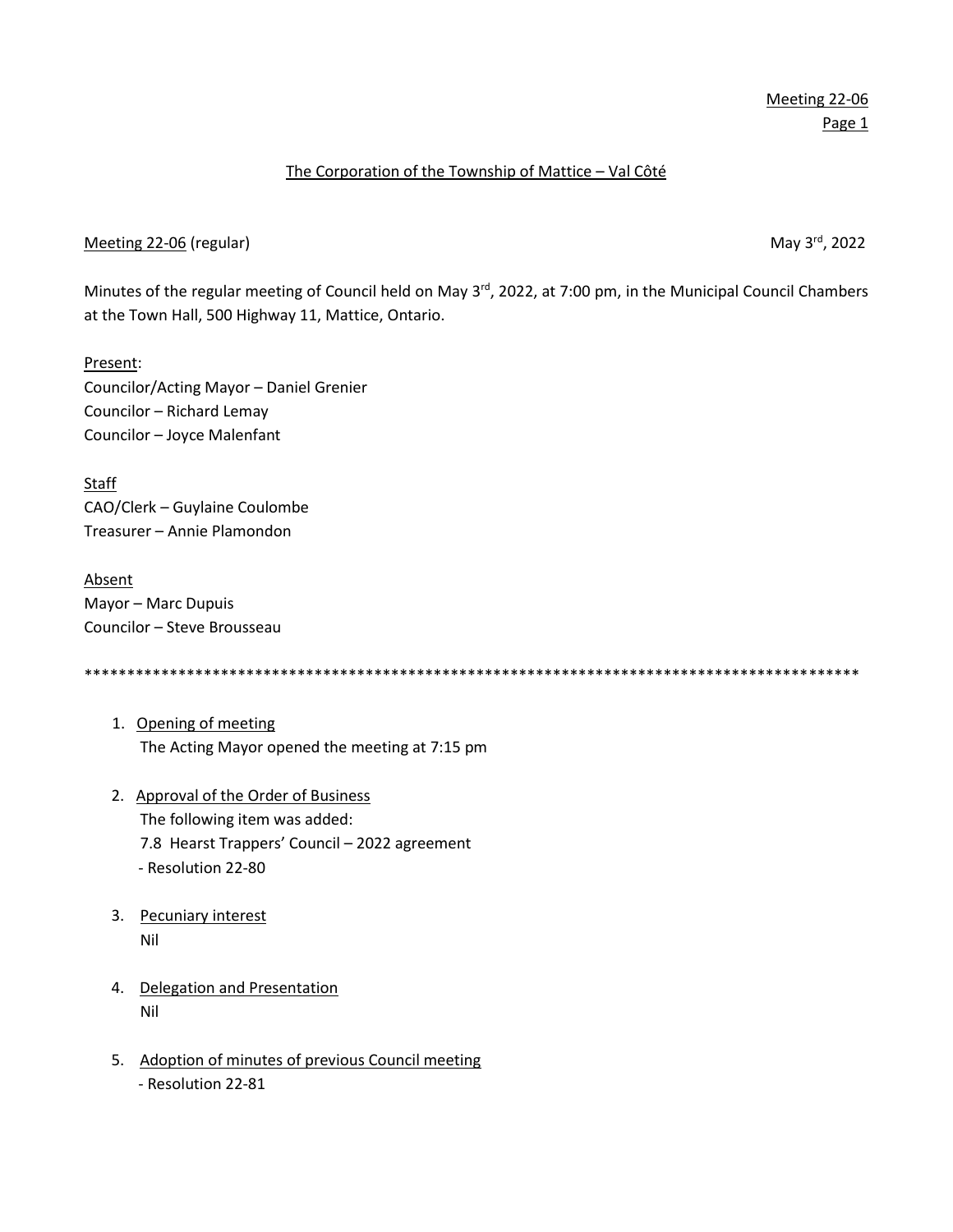- 6. Treasurer's report
	- 6.1 Verbal report NRN tower
	- Deferred

## 7. CAO's report

7.1 Resolutions/requests for support

b) Township of Mulmur – comments on Bill 109

- Resolution 22-82

c) Town of Moosonee – Northlander Passenger service route

- Resolution 22-83

- d) Nature Canada World Oceans Day
- Resolution 22-84
- e) City of Vaughan housing affordability
- Resolution 22-85

The following request for support was received and filed:

a) Municipality of Grey Highlands – threshold value of homes for HST rebate

7.2 Springfest-like event at the arena - Resolution 22-86

7.3 Recycling program

- Resolution 22-87

7.4 Garbage collection – garbage bags and covered garbage cans - Resolution 22-88

7.5 The future of the Sports Complex i) short term - status quo for 2022 - Agreed ii) longer term - Deferred

7.6 Provincial Action on Litter Day i) May  $10<sup>th</sup>$  is too early for our area - Agreed ii) Spring cleanup and embellishment - Resolution 22-89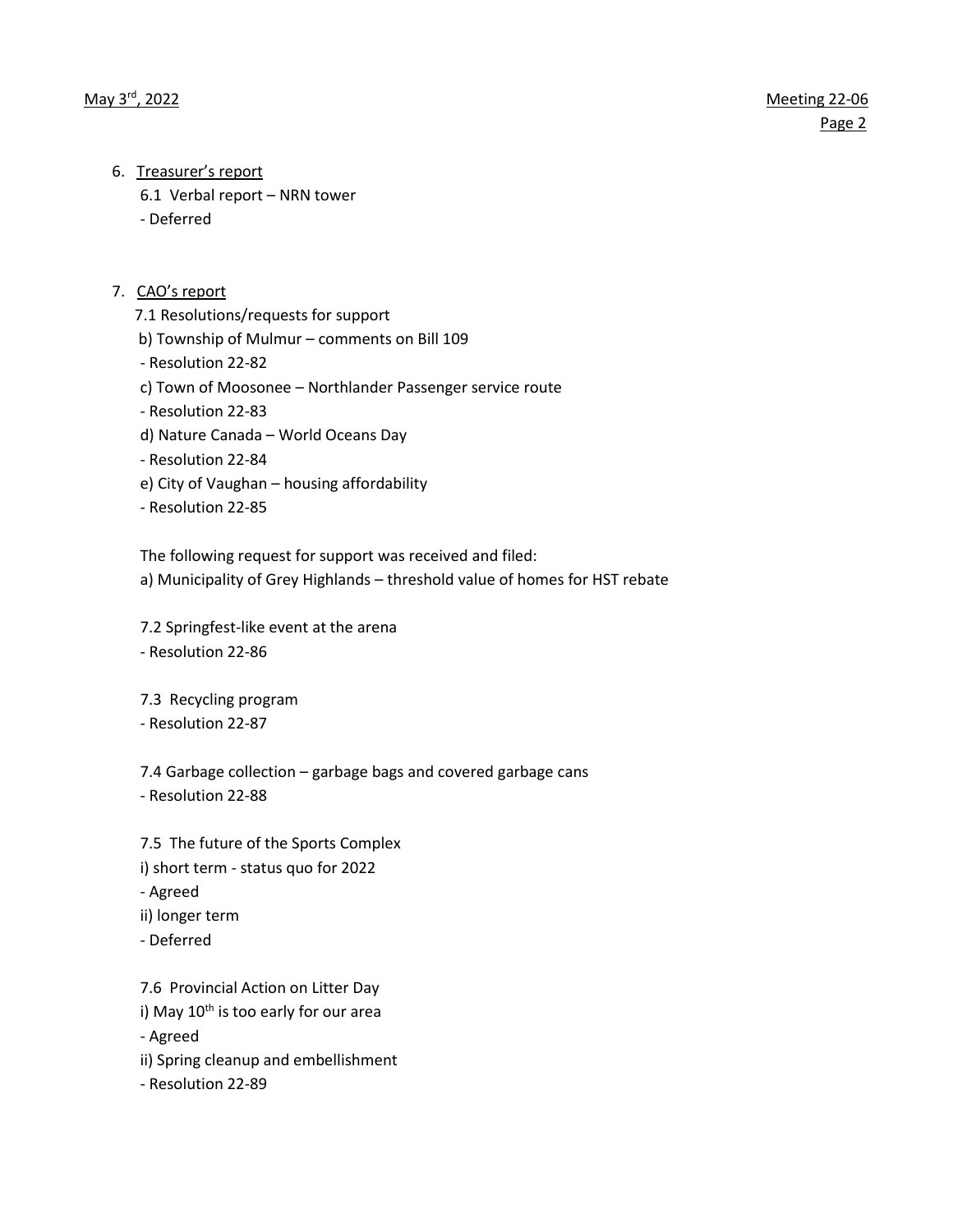7.7 Report on various items

- a) Meetings/training sessions attended
- b) Information
- c) Complaints
- Filed
- d) For Council's consideration:
- i) Opening and closing water & sewer valves
- Resolution 22-90
- ii) Update by-law enforcement services
- -Deferred
- iii) Donation requests no contributions to Canadian Cancer Society or to Hearst High School in 2022
- Agreed
- iv) St-François Xavier Parish financial hardship Council to send letter to Diocese expressing its concerns
- Agreed
- v) Upcoming visit of the CDSSAB CAO in the area no issues to address at this time
- Agreed

7.8 Hearst Trappers' Council – 2022 agreement - Resolution 22-91

- 8. Mayor's report
- 9. Councilors' reports
	- A. Councilor Grenier
		- Verbal report of the CCEJ meeting held in Hearst on April 19<sup>th</sup>, 2022
	- B. Councilor Lemay
		- Nil
	- C. Councilor Malenfant
		- Verbal report of the Foyer des Pionniers meeting held in Hearst on April  $14<sup>th</sup>$ , 2022
		- Verbal report of the MVC Public Library meeting held on April 20<sup>th</sup>, 2022
		- Verbal report of the Long-Term Care committee meeting held in Hearst on April 21<sup>st</sup>, 2022
		- Verbal report of the Planning Board meetings held in Hearst on April 16<sup>th</sup> and 27<sup>th</sup>, 2022
- 10. By-laws
	- 10.1 By-law no. 923 NG9-1-1 Service
	- Resolution 22-92
- 11. Caucus
	- a) Caucus Resolution 22-93
	- b) Regular meeting Resolution 22-94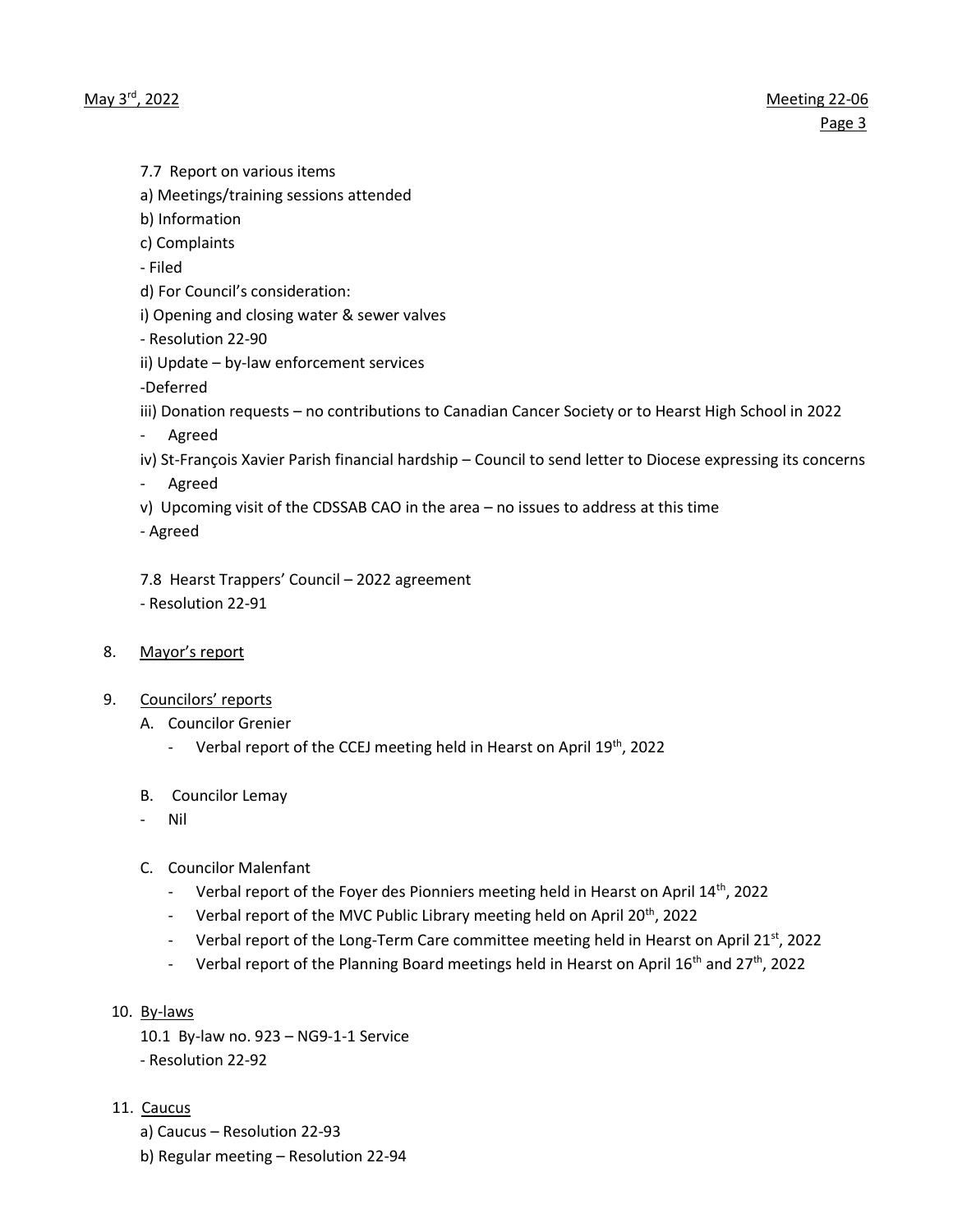12. Minutes/Periodic reports/Correspondence

# The following documents were received and filed: 12.1 NDMNRF – insect pest management program 12.2 NeCN – funding for agricultural development 12.3 AMO policy update – April  $19<sup>th</sup>$  2022 13. Resolutions Agenda Resolution 22-80: Joyce Malenfant – Daniel Grenier THAT the agenda, as amended, be hereby accepted. Carried Minutes Resolution 22-81: Daniel Grenier - Joyce Malenfant BE IT RESOLVED THAT the minutes of Council's regular meeting 22-05, held on April  $12<sup>th</sup>$ , 2022, be hereby adopted. Carried Comments on Bill 109 Resolution 22-82: Daniel Grenier – Joyce Malenfant BE IT RESOLVED THAT Council for the Municipality of Mattice – Val Côté hereby supports the resolution made by the Township of Mulmur on April 6th, 2022, regarding the *More Homes for Everyone Act* and concurs with the comments made therein: 1) Final decision-making should rest with elected officials; 2) Planner's recommendations should be subject to public input and local expertise; 3) Ratepayers should not be subsidizing development applications through refunds of application fees that are intended to cover the cost of processing said applications; 4) A definition of minor rezoning has not been established; 5) Planners should not be put in a position of having to be experts and decision makers over all other disciplines; 6) Delegating authority for site plans and creating penalties for site plan and minor rezonings will not solve the housing crisis, as the proposed legislation targets single lot developments as opposed to large scale residential development; AND BE IT FURTHER RESOLVED THAT a copy of this resolution be forwarded to the Township of Mulmur and to our federal and provincial government representatives, Carol Hughes and Guy

Bourgouin.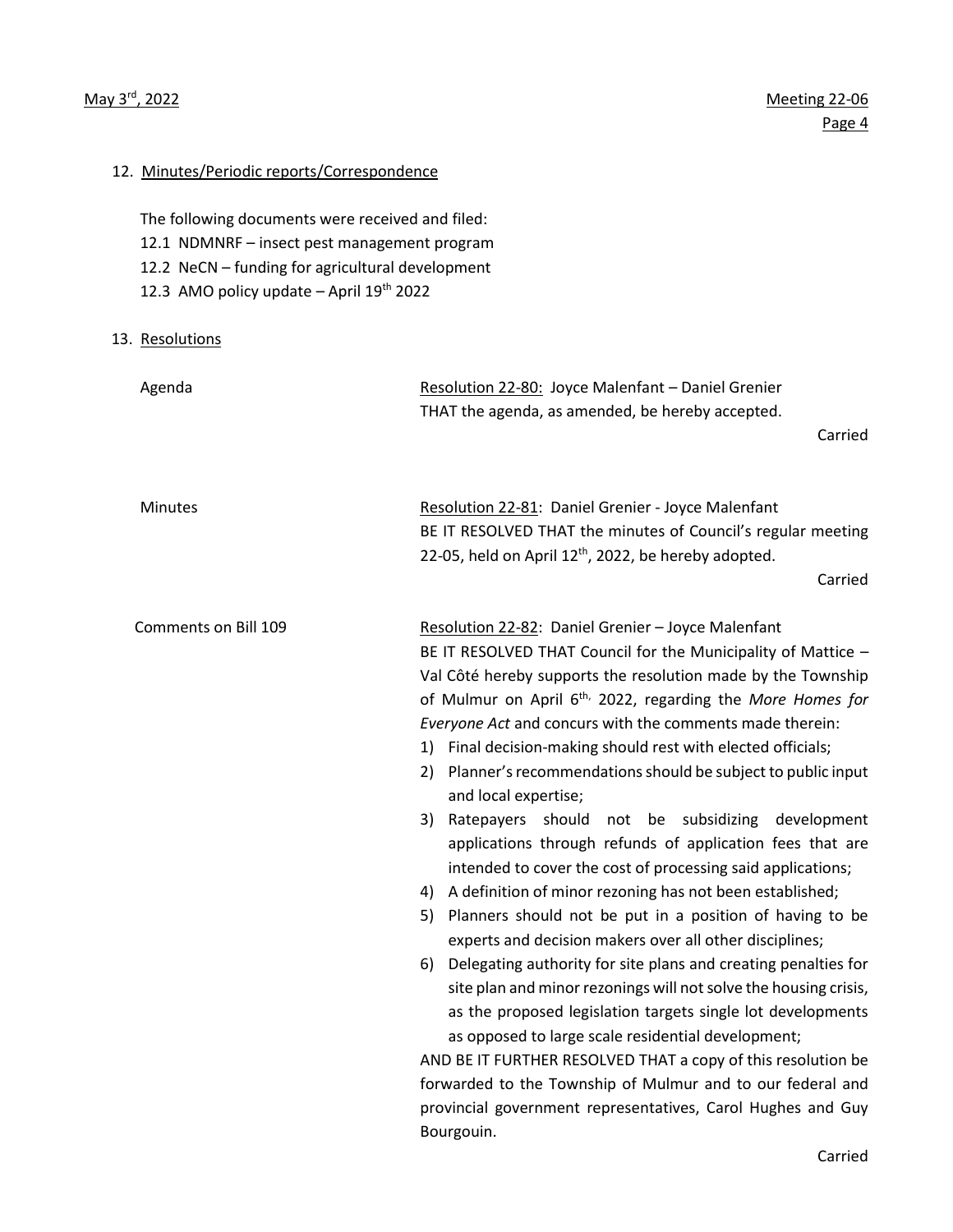Northlander Passenger service route Resolution 22-83: Joyce Malenfant – Richard Lemay

WHEREAS The Northlander passenger rail service from Toronto to Cochrane was discontinued in 2012, and;

WHEREAS passenger rail service is now acknowledged as an environmentally and economically friendly means of transportation service, and;

WHEREAS The Northlander link to Cochrane and connection to the Polar Bear Express provided a seamless rail connection from Toronto to James Bay, thus providing residents of the James Bay region economical access to urban centres, and;

WHEREAS The Northlander link to Cochrane and connection to the Polar Bear Express provided a seamless connection for thousands of Ontarian, Canadian and international tourists to visit Cochrane and the James Bay communities, driving millions of dollars in economic activity and service development, and;

WHEREAS the rail passenger volume resulting from the seamless connection between The Northlander and the Polar Bear Express is a critical and sustainable customer base for the long term viability of The Northlander rail service;

NOW THEREFORE BE IT RESOLVED THAT Council for the Municipality of Mattice –Val Côté hereby supports the motion made by the Town of Moosonee on March 8<sup>th,</sup> 2022, requesting that the Government of Ontario direct Ontario Northland Railway to run the restarted Northlander passenger service from Toronto to Cochrane, with a coordinated connection to the Polar Bear Express passenger rail service from Cochrane to Moosonee, and;

BE IT FURTHER RESOLVED THAT a copy of this resolution be forwarded to the Town of Moosonee, to the Ontario Northland Railway and to our federal and provincial government representatives, Carol Hughes and Guy Bourgouin.

Carried

World Oceans Day The Resolution 22-84: Daniel Grenier – Joyce Malenfant

WHEREAS it is important for municipal leaders to demonstrate support for actions to safeguard the ocean, as they have for action on climate change and other environmental matters of national importance, and;

WHEREAS in celebrating the ocean and protecting its habitats and ecosystems, we can together raise the profile of ocean conservation's critical role in improving planetary health and slowing the crisis of species collapse and ecosystem decline;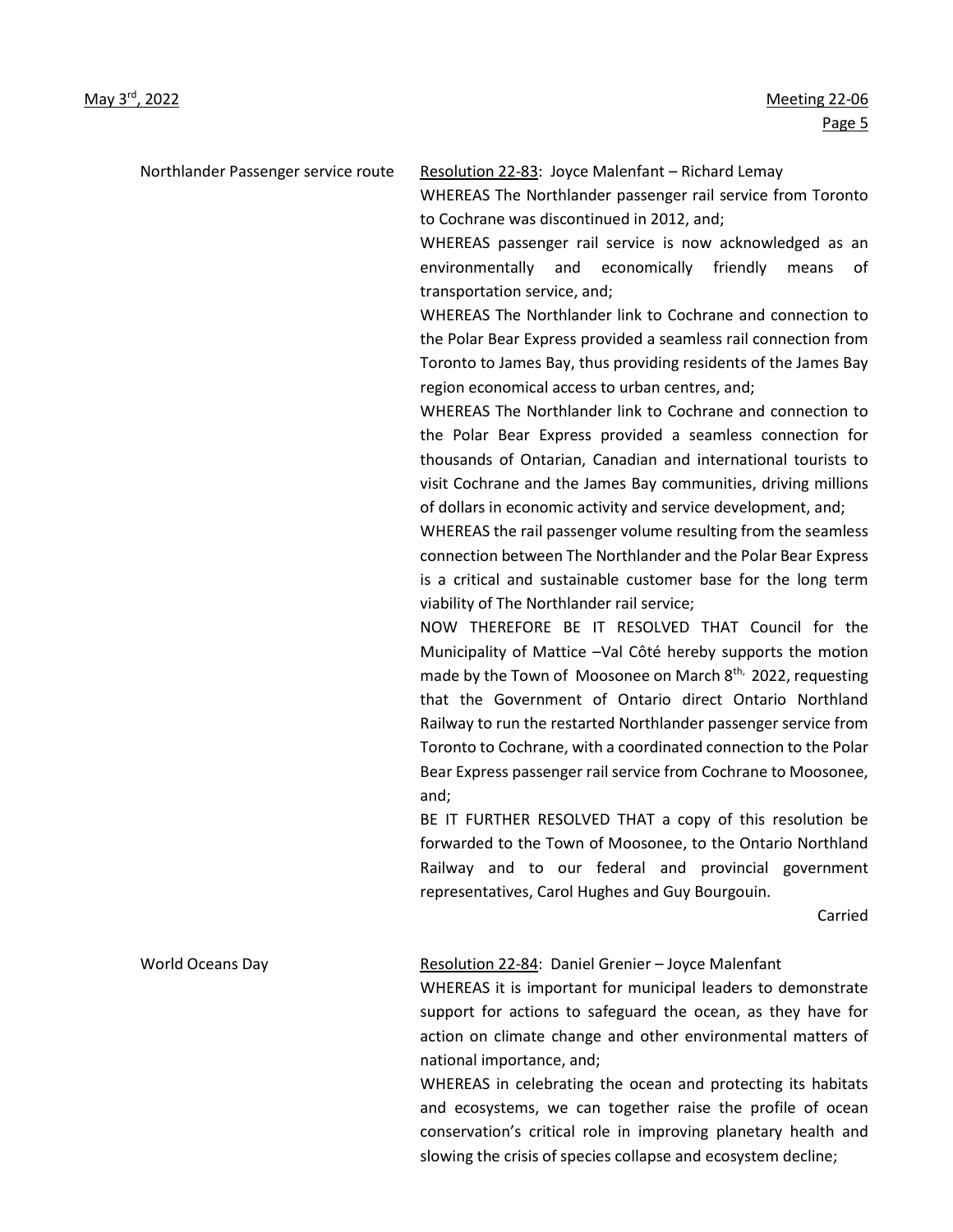NOW THEREFORE BE IT RESOLVED THAT the Municipality of Mattice – Val Côté recognizes the  $30<sup>th</sup>$  anniversary of World Oceans Day on June 8<sup>th</sup>, 2022 and supports national and international efforts to protect 30% of the ocean by 2030, and; BE IT FURTHER RESOLVED THAT a copy of this resolution be forwarded to Nature Canada and to our federal and provincial government representatives, Carol Hughes and Guy Bourgouin. Carried

Housing affordability Resolution 22-85: Richard Lemay - Daniel Grenier

BE IT RESOLVED THAT Council for the Municipality of Mattice-Val Côté hereby supports the resolution made by the City of Vaughan on March 22nd, 2022, pertaining to the recommendations of the Housing Affordability Task Force and concurs with the comments made therein:

- 1. As a first step in the process of developing a policy on housing affordability, a fulsome and comprehensive definition of ¨affordable housing¨ should be developed in consultation with municipalities and other interested parties;
- 2. Supporting all efforts, at all levels of government, to increase housing supply that is fair to both existing and future residents;
- 3. Be fully committed to working with all levels of government to develop an effective strategy to provide affordable housing;
- 4. Expressing its grave concern to the local MPPs and to the Province of Ontario about the Housing Affordability Task Force report for lack of municipal involvement and consultation;
- 5. Requesting that the Province of Ontario conduct, with all due haste, a thorough consultation with municipalities and appropriate interested parties prior to developing and releasing any policy based on the Housing Affordability Task Force recommendations;

AND BE IT FURTHER RESOLVED THAT a copy of this resolution be forwarded to the City of Vaughan and to our federal and provincial government representatives, Carol Hughes and Guy Bourgouin.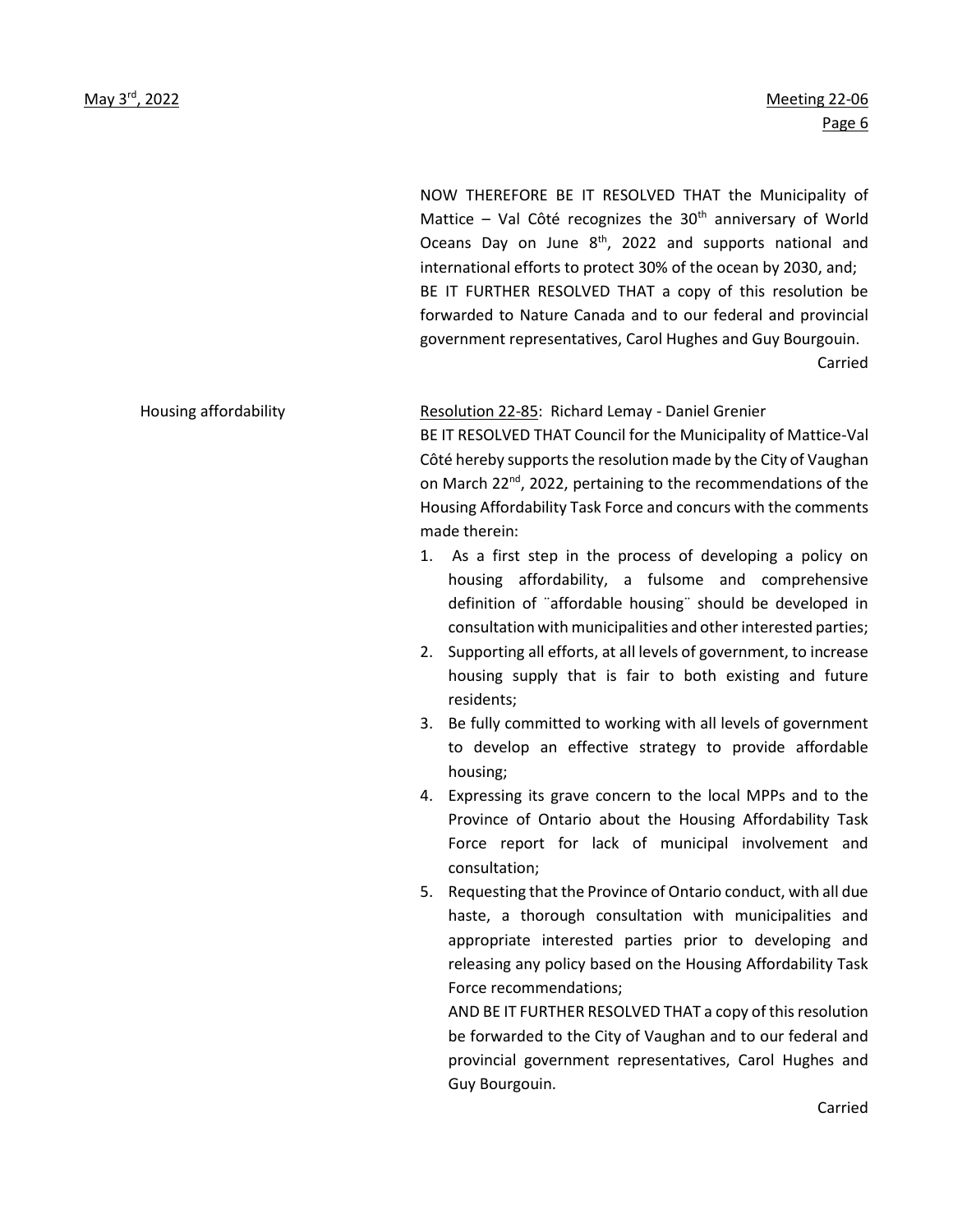| Springfest-like event at the arena | Resolution 22-86: Daniel Grenier - Joyce Malenfant<br>BE IT RESOLVED THAT Council is prepared to rent the ice rink<br>surface to Mila Lemay for the purpose of holding a Springfest-like<br>event at a cost of TEN (\$10.00) DOLLARS per vendor table and a<br>minimum of TWO HUNDRED (\$200.00) DOLLARS.<br>Carried                                                                                                                                                                                                                                                                                                                                              |
|------------------------------------|-------------------------------------------------------------------------------------------------------------------------------------------------------------------------------------------------------------------------------------------------------------------------------------------------------------------------------------------------------------------------------------------------------------------------------------------------------------------------------------------------------------------------------------------------------------------------------------------------------------------------------------------------------------------|
| Recycling program                  | Resolution 22-87: Joyce Malenfant - Richard Lemay<br>WHEREAS the pandemic forced the Municipality to put its<br>recycling program on hold in the spring of 2020, and;<br>WHEREAS most public health measures have since been lifted,<br>and;<br>WHEREAS Council wants to promote sound recycling practices<br>while extending the life expectancy of the municipal landfill site<br>in the process;<br>NOW THEREFORE BE IT RESOLVED THAT the Mattice - Val Côté<br>recycling program resume in 2022, and;<br>BE IT FURTHER RESOLVED THAT the Treasurer present Council<br>with options, if any, in terms of the costs associated with said<br>program.<br>Carried |
| Garbage collection                 | Resolution 22-88: Joyce Malenfant - Richard Lemay<br>BE IT RESOLVED THAT an awareness campaign be started to<br>explain the need to abide by the requirements of By-law no. 619<br>to use plastic bags and to place those in covered garbage<br>containers, and;<br>BE IT RESOLVED THAT by the dates outlined in said campaign,<br>municipal employees stop collecting garbage that has not been<br>placed in plastic garbage bags and stop collecting garbage bags<br>that are not placed in covered garbage containers.<br>Carried                                                                                                                              |
| Spring cleanup and embellishment   | Resolution 22-89: Daniel Grenier - Joyce Malenfant<br>BE IT RESOLVED THAT a meeting of the embellishment<br>committee will not be required in 2022 as once again school<br>children and staff will be asked to participate in the pinch-in<br>activity in the village of Mattice while the Parks and Recreation<br>Supervisor will be called upon to prepare, plant and maintain the<br>flower pots.                                                                                                                                                                                                                                                              |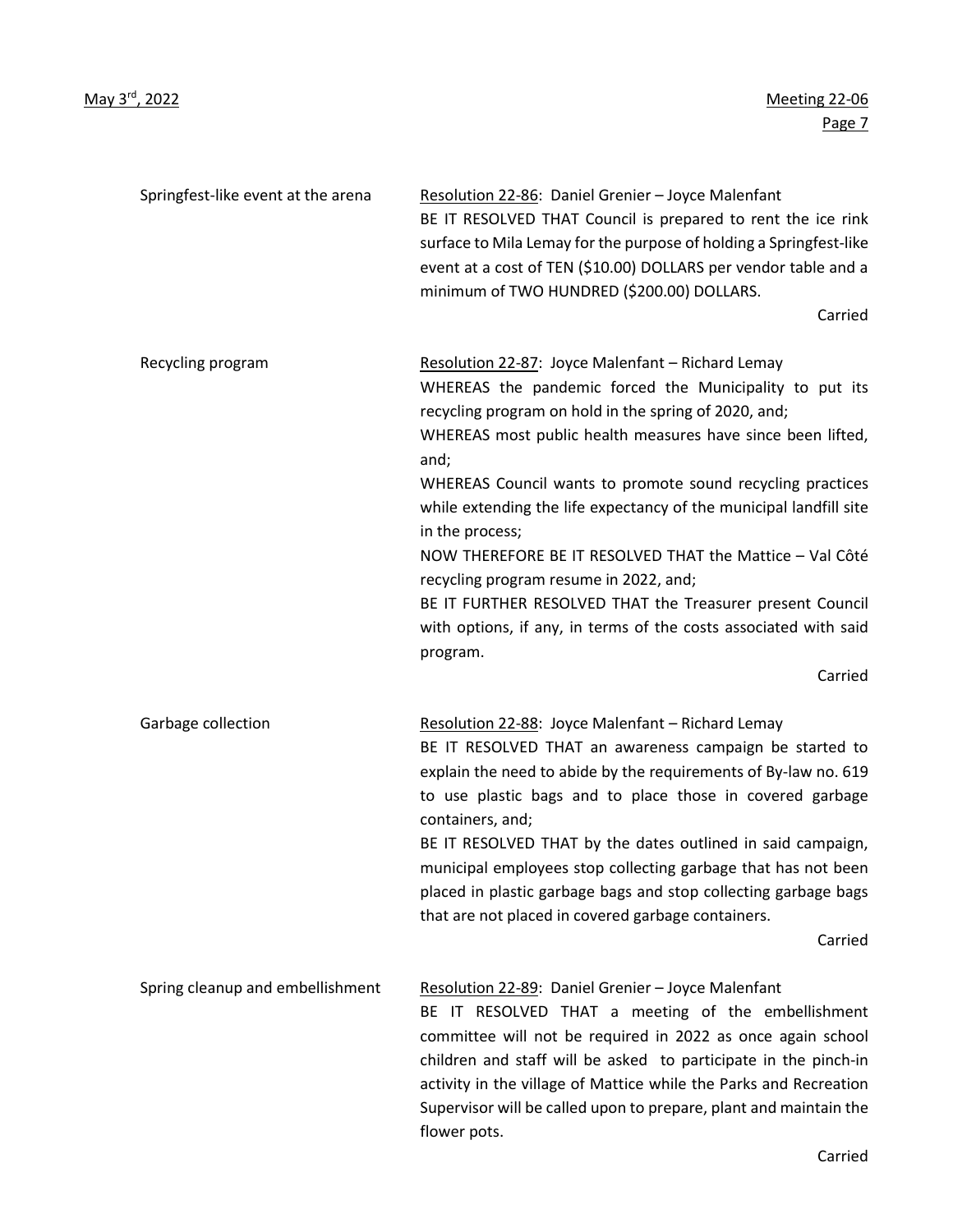| Opening and closing<br>water & sewer valves       | Resolution 22-90: Daniel Grenier - Richard Lemay<br>WHEREAS there is currently a set fee for this service only when it<br>is performed outside of regular working hours;<br>BE IT RESOLVED THAT a fee of FIFTY (\$50.00) DOLLARS be<br>charged when municipal staff is called upon to open and close<br>water and sewer valves during regular work hours.<br>Carried |
|---------------------------------------------------|----------------------------------------------------------------------------------------------------------------------------------------------------------------------------------------------------------------------------------------------------------------------------------------------------------------------------------------------------------------------|
| <b>Hearst Trappers' Council</b><br>2022 agreement | Resolution 22-91: Daniel Grenier - Richard Lemay<br>BE IT RESOLVED THAT Council hereby authorizes the Public<br>Works Supervisor to sign the 2022 agreement with the Hearst<br>Trappers' Council with respect to nuisance beaver removal.<br>Carried                                                                                                                 |
| By-law no. 923                                    | Resolution 22-92: Joyce Malenfant - Richard Lemay<br>BE IT RESOLVED THAT By-law no. 923, being a By-law to authorize<br>the execution of an agreement with Bell Canada to provide the<br>NG9-1-1 Service, be hereby adopted.<br>Carried                                                                                                                              |
| Caucus                                            | Resolution 22-93: Richard Lemay - Joyce Malenfant<br>BE IT RESOLVED THAT Council go into closed meeting at 8:54 pm<br>to discuss labour relations.<br>Carried                                                                                                                                                                                                        |
| <b>Regular meeting</b>                            | Resolution 22-94: Joyce Malenfant - Richard Lemay<br>BE IT RESOLVED THAT the regular meeting of Council resume at<br>9:04 pm.<br>Carried                                                                                                                                                                                                                             |
| Tuesday, May 24th, 2022<br>14. Next meeting:      |                                                                                                                                                                                                                                                                                                                                                                      |

| 15. Confirmatory by-law | Resolution 22-95: Daniel Grenier - Joyce Malenfant                           |
|-------------------------|------------------------------------------------------------------------------|
|                         | BE IT RESOLVED THAT By-law no. 924, being a by-law to confirm                |
|                         | the proceedings of Council on Tuesday, May 3 <sup>rd</sup> , 2022, be hereby |
|                         | adopted.                                                                     |

Carried